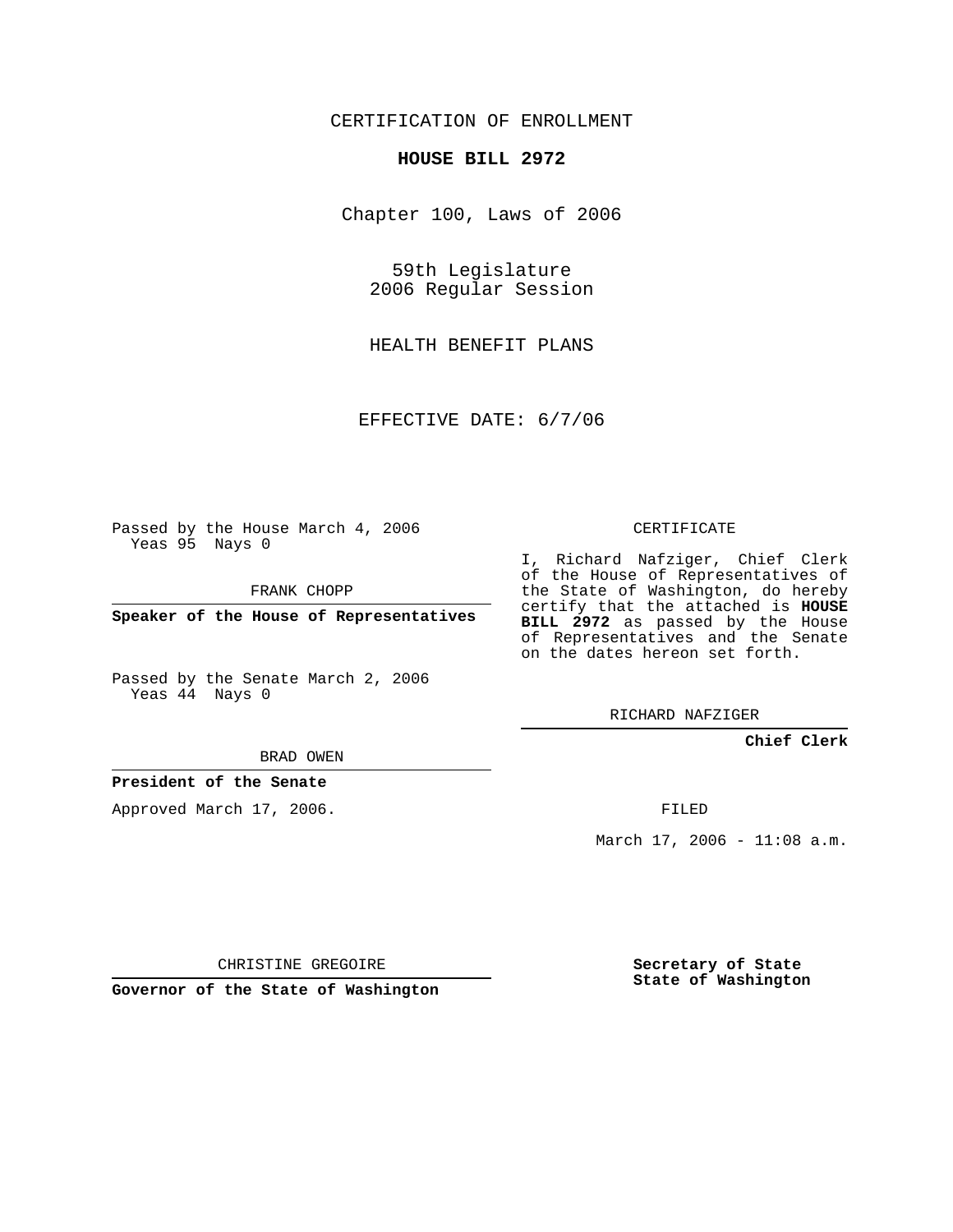## **HOUSE BILL 2972** \_\_\_\_\_\_\_\_\_\_\_\_\_\_\_\_\_\_\_\_\_\_\_\_\_\_\_\_\_\_\_\_\_\_\_\_\_\_\_\_\_\_\_\_\_

\_\_\_\_\_\_\_\_\_\_\_\_\_\_\_\_\_\_\_\_\_\_\_\_\_\_\_\_\_\_\_\_\_\_\_\_\_\_\_\_\_\_\_\_\_

### AS AMENDED BY THE SENATE

Passed Legislature - 2006 Regular Session

**State of Washington 59th Legislature 2006 Regular Session By** Representatives Clibborn, Hinkle, Curtis, B. Sullivan, Cody, Moeller, P. Sullivan, Kenney, Kilmer and Jarrett

Read first time 01/17/2006. Referred to Committee on Health Care.

 AN ACT Relating to community rates for health benefit plans; amending RCW 48.20.028, 48.44.022, and 48.46.064; adding a new section to chapter 48.20 RCW; adding a new section to chapter 48.44 RCW; adding a new section to chapter 48.46 RCW; and creating a new section.

5 BE IT ENACTED BY THE LEGISLATURE OF THE STATE OF WASHINGTON:

 6 **Sec. 1.** RCW 48.20.028 and 2000 c 79 s 4 are each amended to read 7 as follows:

 (1) Premiums for health benefit plans for individuals shall be calculated using the adjusted community rating method that spreads financial risk across the carrier's entire individual product population, except the individual product population covered under 12 section 2 of this act. All such rates shall conform to the following: (a) The insurer shall develop its rates based on an adjusted community rate and may only vary the adjusted community rate for:

- 15 (i) Geographic area;
- 16 (ii) Family size;
- 17 (iii) Age;
- 18 (iv) Tenure discounts; and
- 19 (v) Wellness activities.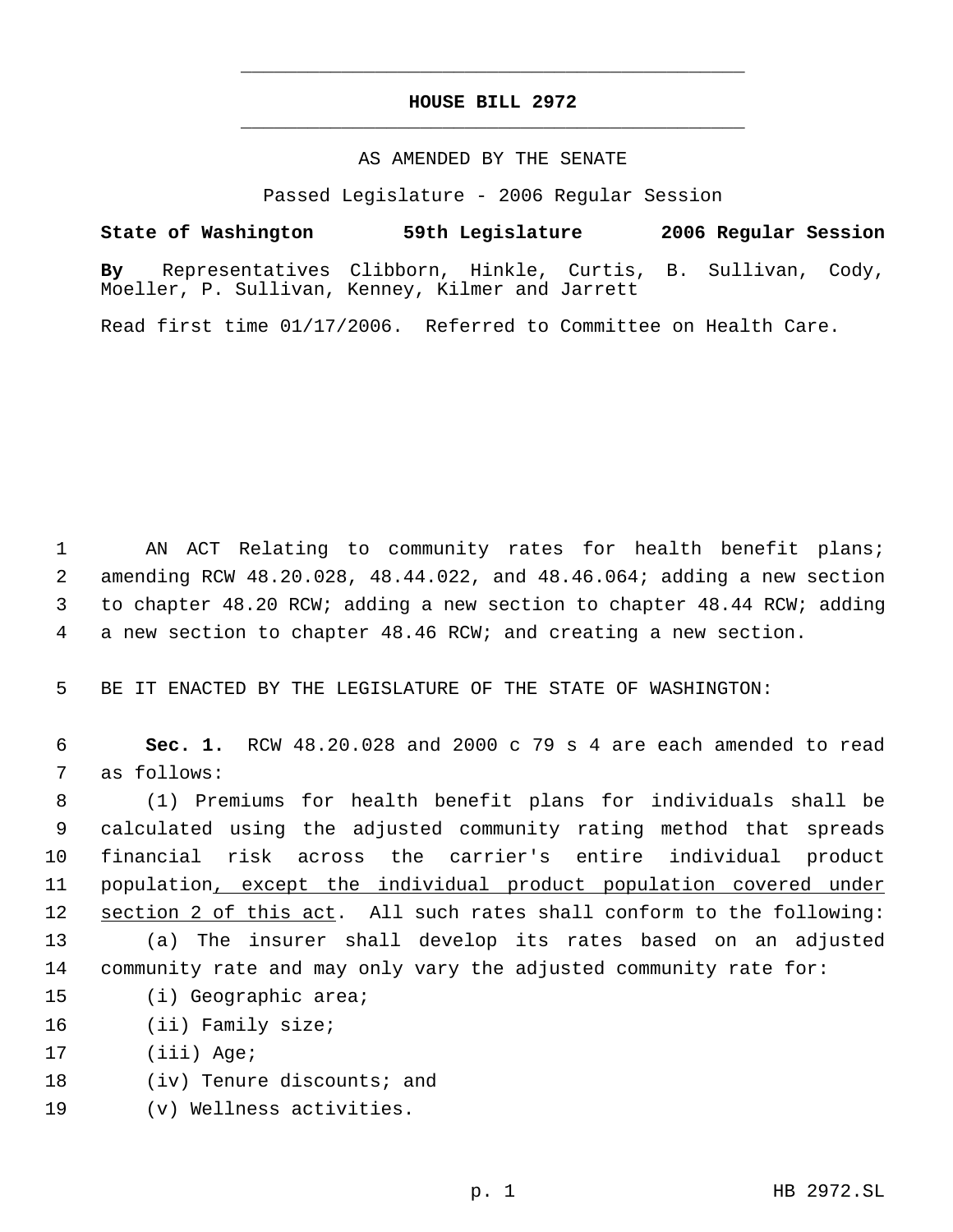(b) The adjustment for age in (a)(iii) of this subsection may not use age brackets smaller than five-year increments which shall begin with age twenty and end with age sixty-five. Individuals under the age of twenty shall be treated as those age twenty.

 (c) The insurer shall be permitted to develop separate rates for individuals age sixty-five or older for coverage for which medicare is the primary payer and coverage for which medicare is not the primary payer. Both rates shall be subject to the requirements of this subsection.

 (d) The permitted rates for any age group shall be no more than four hundred twenty-five percent of the lowest rate for all age groups on January 1, 1996, four hundred percent on January 1, 1997, and three hundred seventy-five percent on January 1, 2000, and thereafter.

 (e) A discount for wellness activities shall be permitted to reflect actuarially justified differences in utilization or cost attributed to such programs not to exceed twenty percent.

 (f) The rate charged for a health benefit plan offered under this section may not be adjusted more frequently than annually except that the premium may be changed to reflect:

(i) Changes to the family composition;

 (ii) Changes to the health benefit plan requested by the individual; or

 (iii) Changes in government requirements affecting the health benefit plan.

 (g) For the purposes of this section, a health benefit plan that contains a restricted network provision shall not be considered similar coverage to a health benefit plan that does not contain such a provision, provided that the restrictions of benefits to network providers result in substantial differences in claims costs. This subsection does not restrict or enhance the portability of benefits as provided in RCW 48.43.015.

 (h) A tenure discount for continuous enrollment in the health plan of two years or more may be offered, not to exceed ten percent.

 (2) Adjusted community rates established under this section shall pool the medical experience of all individuals purchasing coverage, except individuals purchasing coverage under section 2 of this act, and shall not be required to be pooled with the medical experience of health benefit plans offered to small employers under RCW 48.21.045.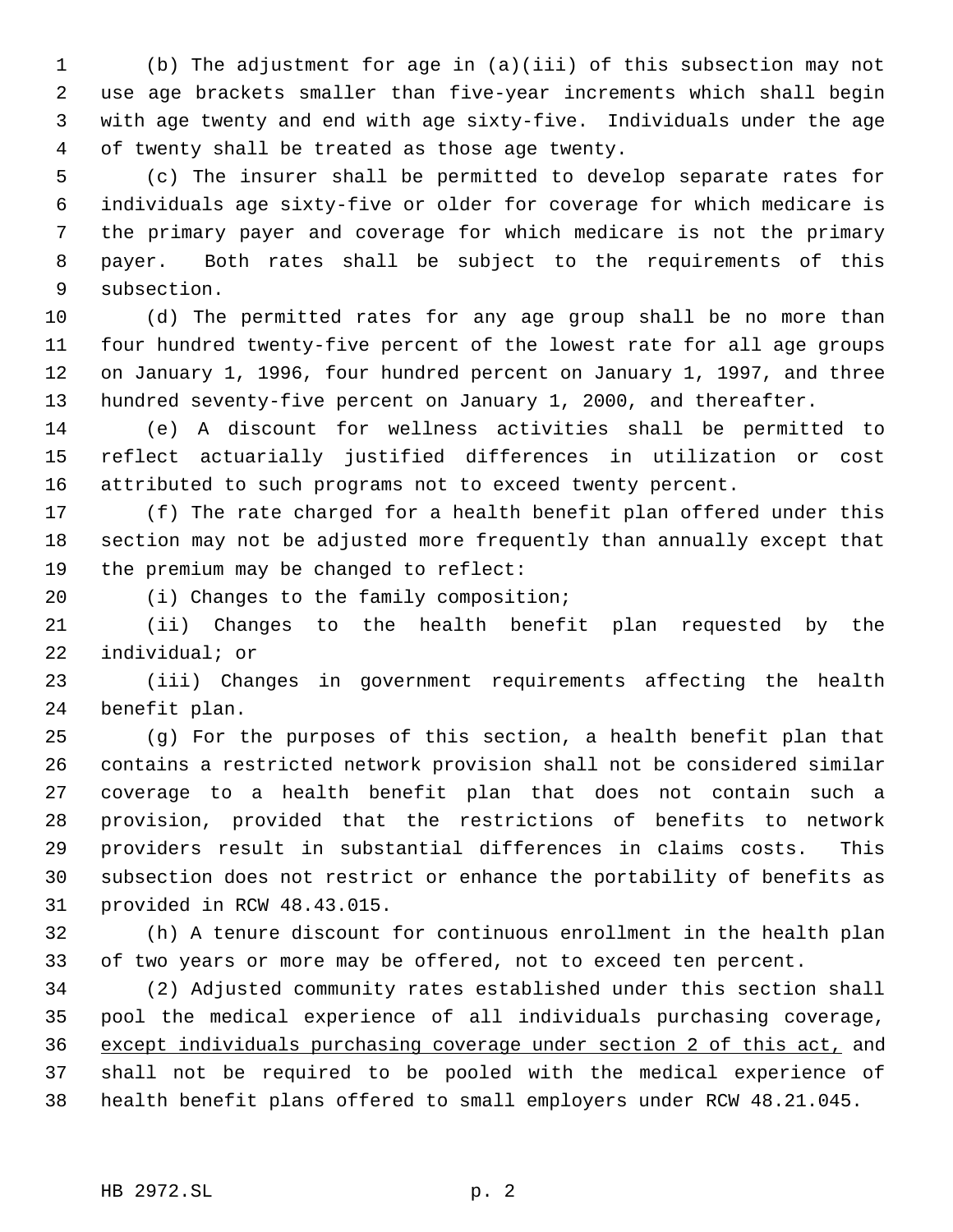(3) As used in this section, "health benefit plan," "adjusted community rate," and "wellness activities" mean the same as defined in RCW 48.43.005. (4) This section shall not apply to premiums for health benefit plans covered under section 2 of this act. NEW SECTION. **Sec. 2.** A new section is added to chapter 48.20 RCW to read as follows: (1) Premiums for health benefit plans for individuals who purchase the plan as a member of a purchasing pool: (a) Consisting of five hundred or more individuals affiliated with a particular industry; (b) To whom care management services are provided as a benefit of pool membership; and (c) Which allows contributions from more than one employer to be used towards the purchase of an individual's health benefit plan; shall be calculated using the adjusted community rating method that spreads financial risk across the entire purchasing pool of which the individual is a member. All such rates shall conform to the following: (i) The insurer shall develop its rates based on an adjusted community rate and may only vary the adjusted community rate for: (A) Geographic area; (B) Family size; (C) Age; (D) Tenure discounts; and (E) Wellness activities. 26 (ii) The adjustment for age in  $(c)(i)(C)$  of this subsection may not use age brackets smaller than five-year increments which shall begin with age twenty and end with age sixty-five. Individuals under the age of twenty shall be treated as those age twenty. (iii) The insurer shall be permitted to develop separate rates for individuals age sixty-five or older for coverage for which medicare is the primary payer, and coverage for which medicare is not the primary payer. Both rates are subject to the requirements of this subsection. (iv) The permitted rates for any age group shall be no more than four hundred twenty-five percent of the lowest rate for all age groups on January 1, 1996, four hundred percent on January 1, 1997, and three hundred seventy-five percent on January 1, 2000, and thereafter.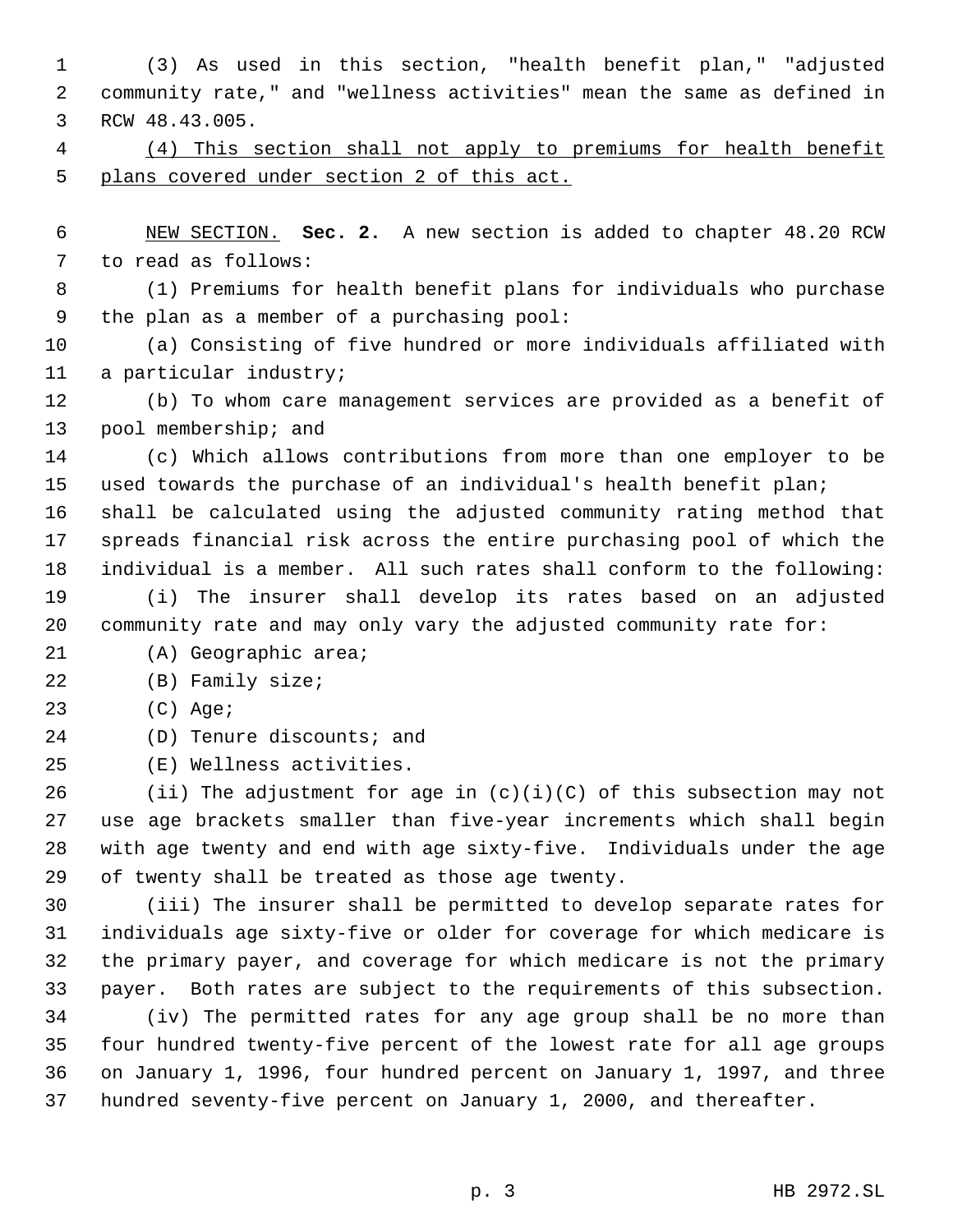(v) A discount for wellness activities shall be permitted to reflect actuarially justified differences in utilization or cost attributed to such programs not to exceed twenty percent.

 (vi) The rate charged for a health benefit plan offered under this section may not be adjusted more frequently than annually except that the premium may be changed to reflect:

(A) Changes to the family composition;

 (B) Changes to the health benefit plan requested by the individual; or

 (C) Changes in government requirements affecting the health benefit plan.

 (vii) For the purposes of this section, a health benefit plan that contains a restricted network provision shall not be considered similar coverage to a health benefit plan that does not contain such a provision, provided that the restrictions of benefits to network providers result in substantial differences in claims costs. This subsection does not restrict or enhance the portability of benefits as provided in RCW 48.43.015.

 (viii) A tenure discount for continuous enrollment in the health plan of two years or more may be offered, not to exceed ten percent.

 (2) Adjusted community rates established under this section shall not be required to be pooled with the medical experience of health benefit plans offered to small employers under RCW 48.21.045.

 (3) As used in this section, "health benefit plan," "adjusted community rates," and "wellness activities" mean the same as defined in RCW 48.43.005.

 **Sec. 3.** RCW 48.44.022 and 2004 c 244 s 6 are each amended to read as follows:

 (1) Except for health benefit plans covered under section 4 of this act, premium rates for health benefit plans for individuals shall be subject to the following provisions:

 (a) The health care service contractor shall develop its rates based on an adjusted community rate and may only vary the adjusted community rate for:

- (i) Geographic area;
- (ii) Family size;
- (iii) Age;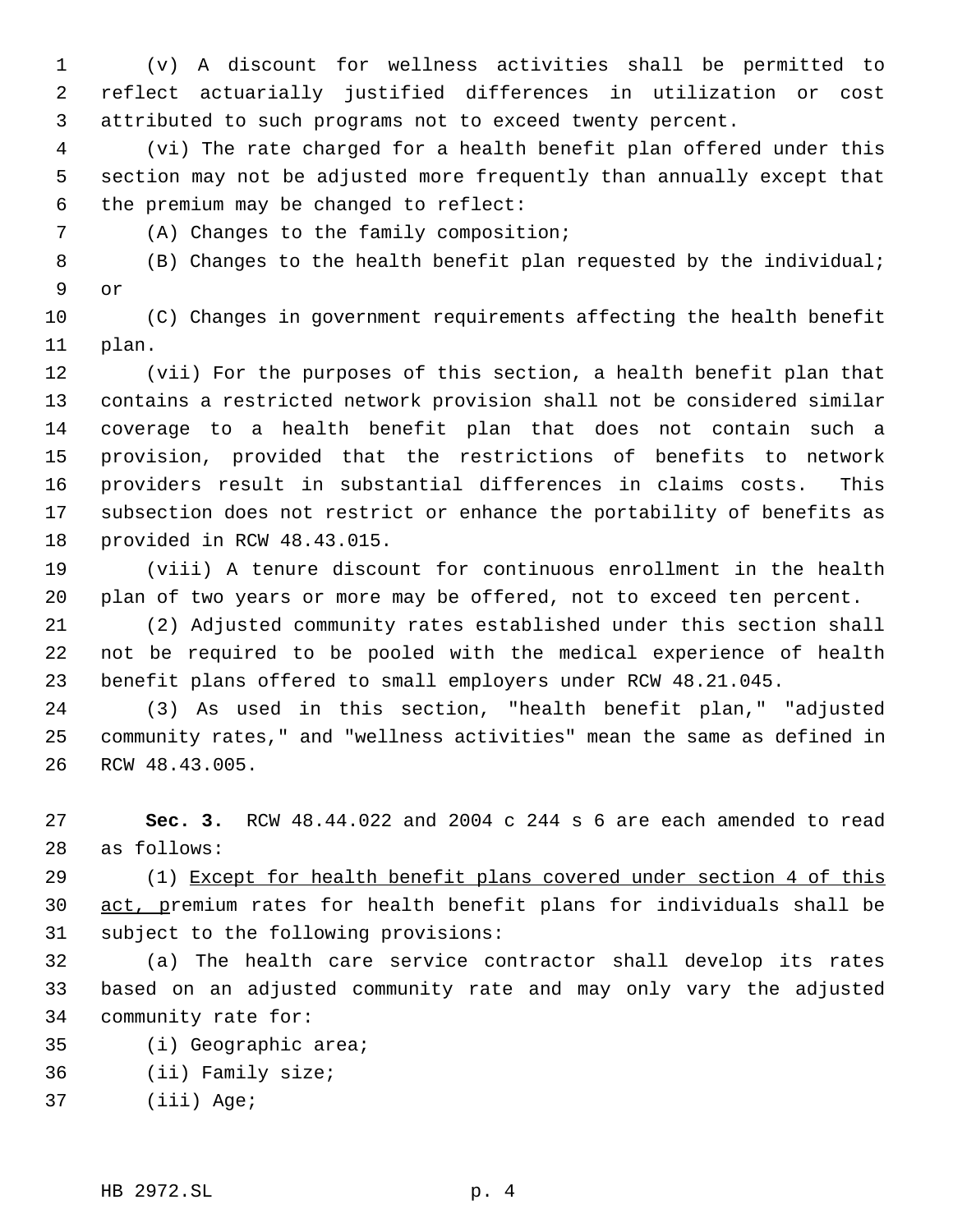(iv) Tenure discounts; and

(v) Wellness activities.

 (b) The adjustment for age in (a)(iii) of this subsection may not use age brackets smaller than five-year increments which shall begin with age twenty and end with age sixty-five. Individuals under the age of twenty shall be treated as those age twenty.

 (c) The health care service contractor shall be permitted to develop separate rates for individuals age sixty-five or older for coverage for which medicare is the primary payer and coverage for which medicare is not the primary payer. Both rates shall be subject to the requirements of this subsection.

 (d) The permitted rates for any age group shall be no more than four hundred twenty-five percent of the lowest rate for all age groups on January 1, 1996, four hundred percent on January 1, 1997, and three hundred seventy-five percent on January 1, 2000, and thereafter.

 (e) A discount for wellness activities shall be permitted to reflect actuarially justified differences in utilization or cost attributed to such programs.

 (f) The rate charged for a health benefit plan offered under this section may not be adjusted more frequently than annually except that the premium may be changed to reflect:

(i) Changes to the family composition;

 (ii) Changes to the health benefit plan requested by the individual; or

 (iii) Changes in government requirements affecting the health benefit plan.

 (g) For the purposes of this section, a health benefit plan that contains a restricted network provision shall not be considered similar coverage to a health benefit plan that does not contain such a provision, provided that the restrictions of benefits to network providers result in substantial differences in claims costs. This subsection does not restrict or enhance the portability of benefits as provided in RCW 48.43.015.

 (h) A tenure discount for continuous enrollment in the health plan of two years or more may be offered, not to exceed ten percent.

 (2) Adjusted community rates established under this section shall pool the medical experience of all individuals purchasing coverage,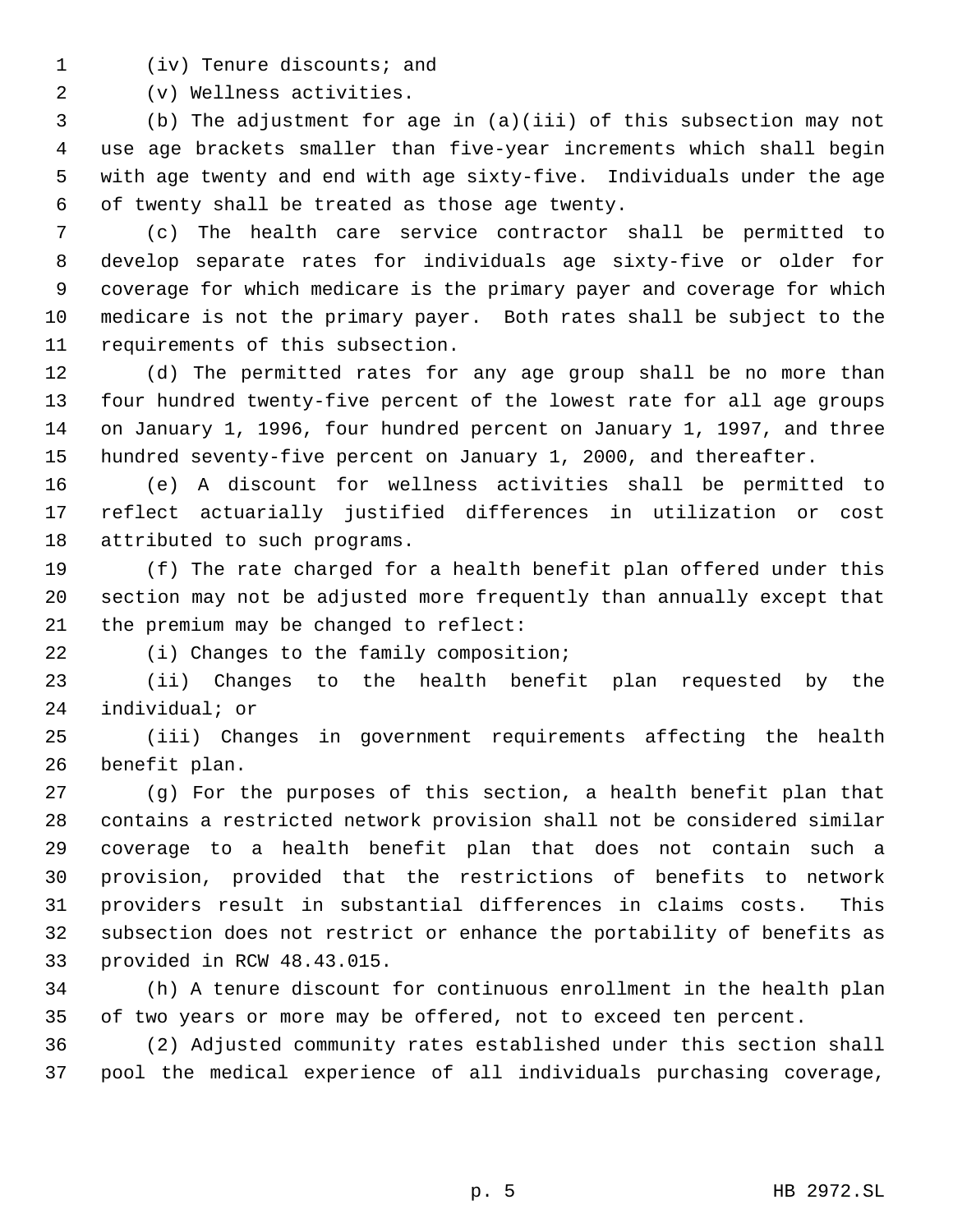except individuals purchasing coverage under section 4 of this act, and shall not be required to be pooled with the medical experience of health benefit plans offered to small employers under RCW 48.44.023.

 (3) As used in this section and RCW 48.44.023 "health benefit plan," "small employer," "adjusted community rates," and "wellness activities" mean the same as defined in RCW 48.43.005.

 NEW SECTION. **Sec. 4.** A new section is added to chapter 48.44 RCW to read as follows:

 (1) Premiums for health benefit plans for individuals who purchase the plan as a member of a purchasing pool:

 (a) Consisting of five hundred or more individuals affiliated with a particular industry;

 (b) To whom care management services are provided as a benefit of pool membership; and

 (c) Which allows contributions from more than one employer to be used towards the purchase of an individual's health benefit plan;

 shall be calculated using the adjusted community rating method that spreads financial risk across the entire purchasing pool of which the individual is a member. Such rates are subject to the following provisions:

 (i) The health care service contractor shall develop its rates based on an adjusted community rate and may only vary the adjusted community rate for:

- (A) Geographic area;
- (B) Family size;
- (C) Age;
- (D) Tenure discounts; and
- (E) Wellness activities.

29 (ii) The adjustment for age in  $(c)(i)(C)$  of this subsection may not use age brackets smaller than five-year increments which shall begin with age twenty and end with age sixty-five. Individuals under the age of twenty shall be treated as those age twenty.

 (iii) The health care service contractor shall be permitted to develop separate rates for individuals age sixty-five or older for coverage for which medicare is the primary payer, and coverage for which medicare is not the primary payer. Both rates are subject to the requirements of this subsection.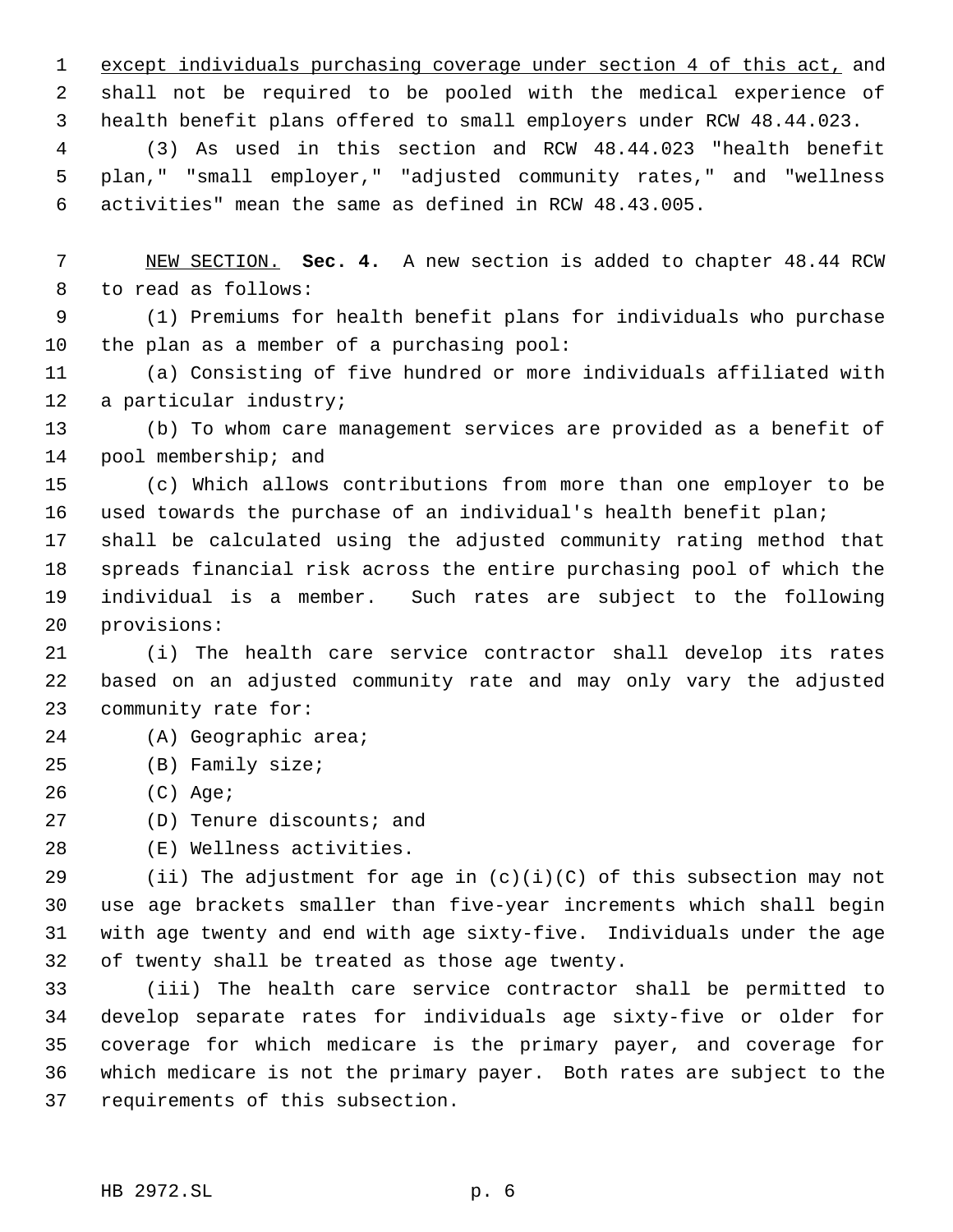(iv) The permitted rates for any age group shall be no more than four hundred twenty-five percent of the lowest rate for all age groups on January 1, 1996, four hundred percent on January 1, 1997, and three hundred seventy-five percent on January 1, 2000, and thereafter.

 (v) A discount for wellness activities shall be permitted to reflect actuarially justified differences in utilization or cost attributed to such programs.

 (vi) The rate charged for a health benefit plan offered under this section may not be adjusted more frequently than annually except that the premium may be changed to reflect:

(A) Changes to the family composition;

 (B) Changes to the health benefit plan requested by the individual; or

 (C) Changes in government requirements affecting the health benefit plan.

 (vii) For the purposes of this section, a health benefit plan that contains a restricted network provision shall not be considered similar coverage to a health benefit plan that does not contain such a provision, provided that the restrictions of benefits to network providers result in substantial differences in claims costs. This subsection does not restrict or enhance the portability of benefits as provided in RCW 48.43.015.

 (viii) A tenure discount for continuous enrollment in the health plan of two years or more may be offered, not to exceed ten percent.

 (2) Adjusted community rates established under this section shall not be required to be pooled with the medical experience of health benefit plans offered to small employers under RCW 48.44.023.

 (3) As used in this section and RCW 48.44.023, "health benefit plan," "small employer," "adjusted community rates," and "wellness activities" mean the same as defined in RCW 48.43.005.

 **Sec. 5.** RCW 48.46.064 and 2004 c 244 s 8 are each amended to read as follows:

 (1) Except for health benefit plans covered under section 6 of this act, premium rates for health benefit plans for individuals shall be subject to the following provisions:

(a) The health maintenance organization shall develop its rates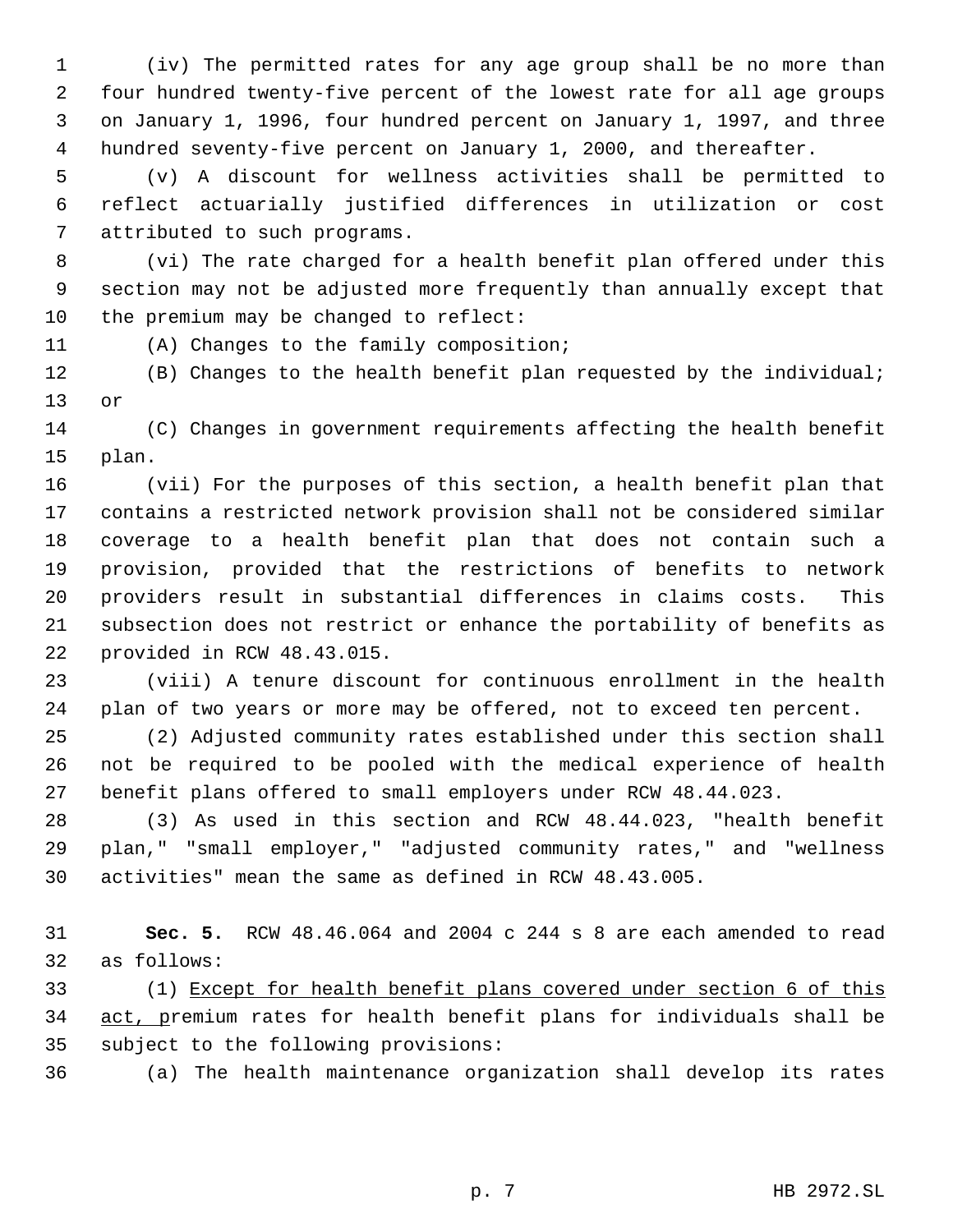based on an adjusted community rate and may only vary the adjusted community rate for:

(i) Geographic area;

(ii) Family size;

(iii) Age;

(iv) Tenure discounts; and

(v) Wellness activities.

 (b) The adjustment for age in (a)(iii) of this subsection may not use age brackets smaller than five-year increments which shall begin with age twenty and end with age sixty-five. Individuals under the age of twenty shall be treated as those age twenty.

 (c) The health maintenance organization shall be permitted to develop separate rates for individuals age sixty-five or older for coverage for which medicare is the primary payer and coverage for which medicare is not the primary payer. Both rates shall be subject to the requirements of this subsection.

 (d) The permitted rates for any age group shall be no more than four hundred twenty-five percent of the lowest rate for all age groups on January 1, 1996, four hundred percent on January 1, 1997, and three hundred seventy-five percent on January 1, 2000, and thereafter.

 (e) A discount for wellness activities shall be permitted to reflect actuarially justified differences in utilization or cost attributed to such programs.

 (f) The rate charged for a health benefit plan offered under this section may not be adjusted more frequently than annually except that the premium may be changed to reflect:

(i) Changes to the family composition;

 (ii) Changes to the health benefit plan requested by the individual; or

 (iii) Changes in government requirements affecting the health benefit plan.

 (g) For the purposes of this section, a health benefit plan that contains a restricted network provision shall not be considered similar coverage to a health benefit plan that does not contain such a provision, provided that the restrictions of benefits to network providers result in substantial differences in claims costs. This subsection does not restrict or enhance the portability of benefits as provided in RCW 48.43.015.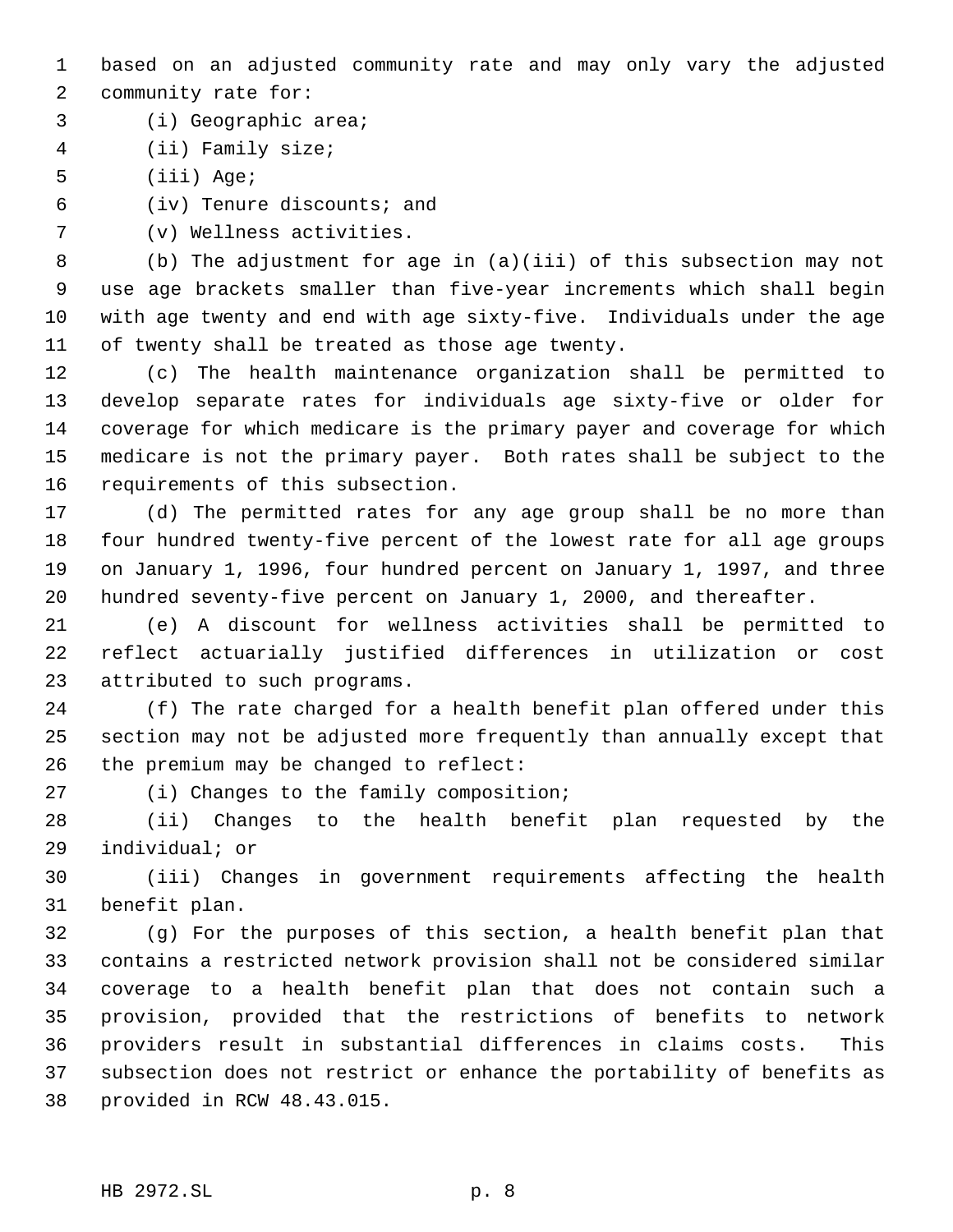(h) A tenure discount for continuous enrollment in the health plan of two years or more may be offered, not to exceed ten percent.

 (2) Adjusted community rates established under this section shall pool the medical experience of all individuals purchasing coverage, except individuals purchasing coverage under section 5 of this act, and shall not be required to be pooled with the medical experience of health benefit plans offered to small employers under RCW 48.46.066.

 (3) As used in this section and RCW 48.46.066, "health benefit plan," "adjusted community rate," "small employer," and "wellness activities" mean the same as defined in RCW 48.43.005.

 NEW SECTION. **Sec. 6.** A new section is added to chapter 48.46 RCW to read as follows:

 (1) Premiums for health benefit plans for individuals who purchase the plan as a member of a purchasing pool:

 (a) Consisting of five hundred or more individuals affiliated with a particular industry;

 (b) To whom care management services are provided as a benefit of pool membership; and

 (c) Which allows contributions from more than one employer to be used towards the purchase of an individual's health benefit plan;

 shall be calculated using the adjusted community rating method that spreads financial risk across the entire purchasing pool of which the individual is a member. Such rates are subject to the following provisions:

 (i) The health maintenance organization shall develop its rates based on an adjusted community rate and may only vary the adjusted community rate for:

- (A) Geographic area;
- (B) Family size;
- (C) Age;
- (D) Tenure discounts; and
- (E) Wellness activities.

33 (ii) The adjustment for age in  $(c)(i)(C)$  of this subsection may not use age brackets smaller than five-year increments which shall begin with age twenty and end with age sixty-five. Individuals under the age of twenty shall be treated as those age twenty.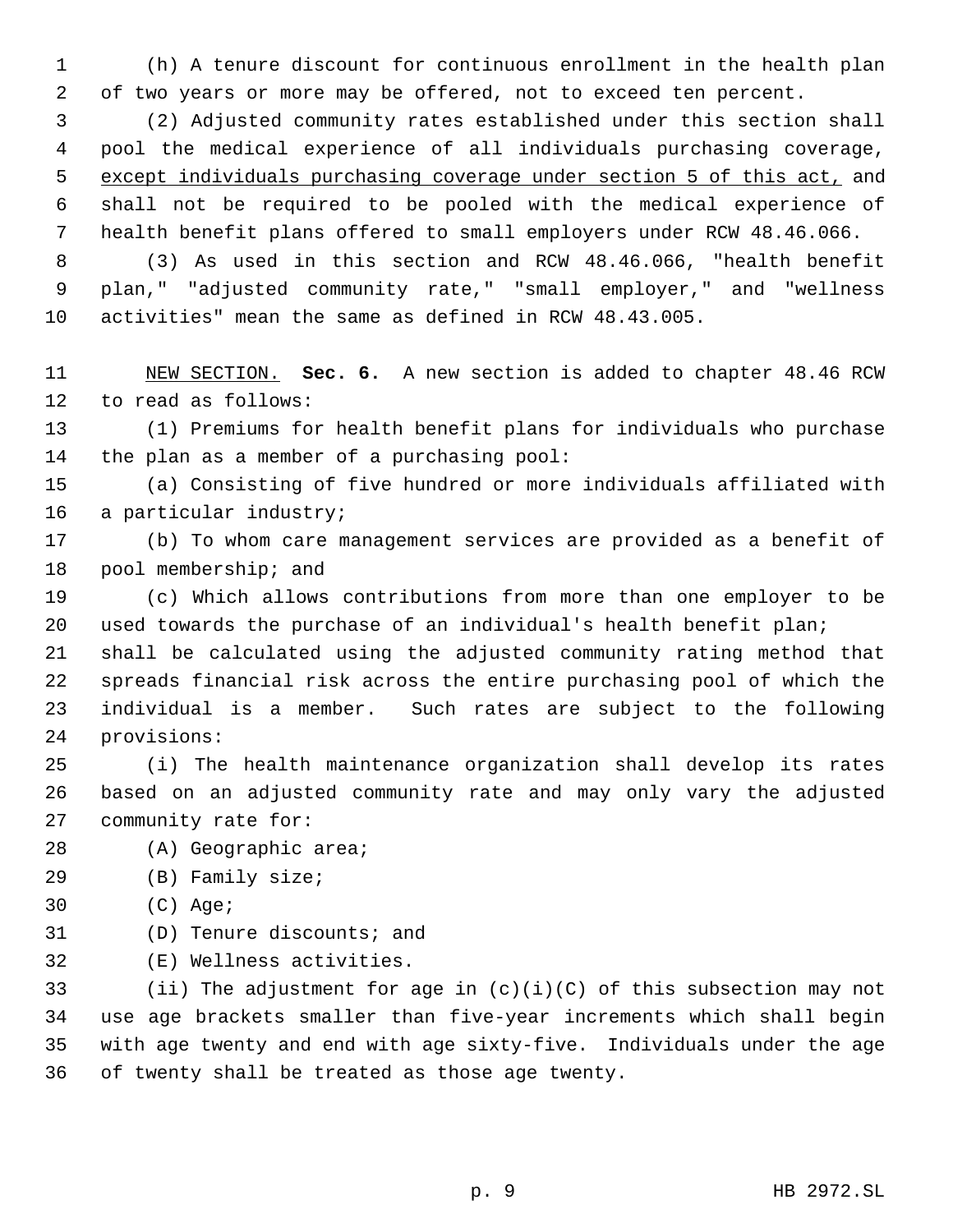(iii) The health maintenance organization shall be permitted to develop separate rates for individuals age sixty-five or older for coverage for which medicare is the primary payer, and coverage for which medicare is not the primary payer. Both rates are subject to the requirements of this subsection.

 (iv) The permitted rates for any age group shall be no more than four hundred twenty-five percent of the lowest rate for all age groups on January 1, 1996, four hundred percent on January 1, 1997, and three hundred seventy-five percent on January 1, 2000, and thereafter.

 (v) A discount for wellness activities shall be permitted to reflect actuarially justified differences in utilization or cost attributed to such programs.

 (vi) The rate charged for a health benefit plan offered under this section may not be adjusted more frequently than annually except that the premium may be changed to reflect:

(A) Changes to the family composition;

 (B) Changes to the health benefit plan requested by the individual; or

 (C) Changes in government requirements affecting the health benefit plan.

 (vii) For the purposes of this section, a health benefit plan that contains a restricted network provision shall not be considered similar coverage to a health benefit plan that does not contain such a provision, provided that the restrictions of benefits to network providers result in substantial differences in claims costs. This subsection does not restrict or enhance the portability of benefits as provided in RCW 48.43.015.

 (viii) A tenure discount for continuous enrollment in the health plan of two years or more may be offered, not to exceed ten percent.

 (2) Adjusted community rates established under this section shall not be required to be pooled with the medical experience of health benefit plans offered to small employers under RCW 48.46.066.

 (3) As used in this section and RCW 48.46.066, "health benefit plan," "adjusted community rates," "small employer," and "wellness activities" mean the same as defined in RCW 48.43.005.

 NEW SECTION. **Sec. 7.** No policy or contract may be solicited, or contribution collected under this act until a federal opinion is